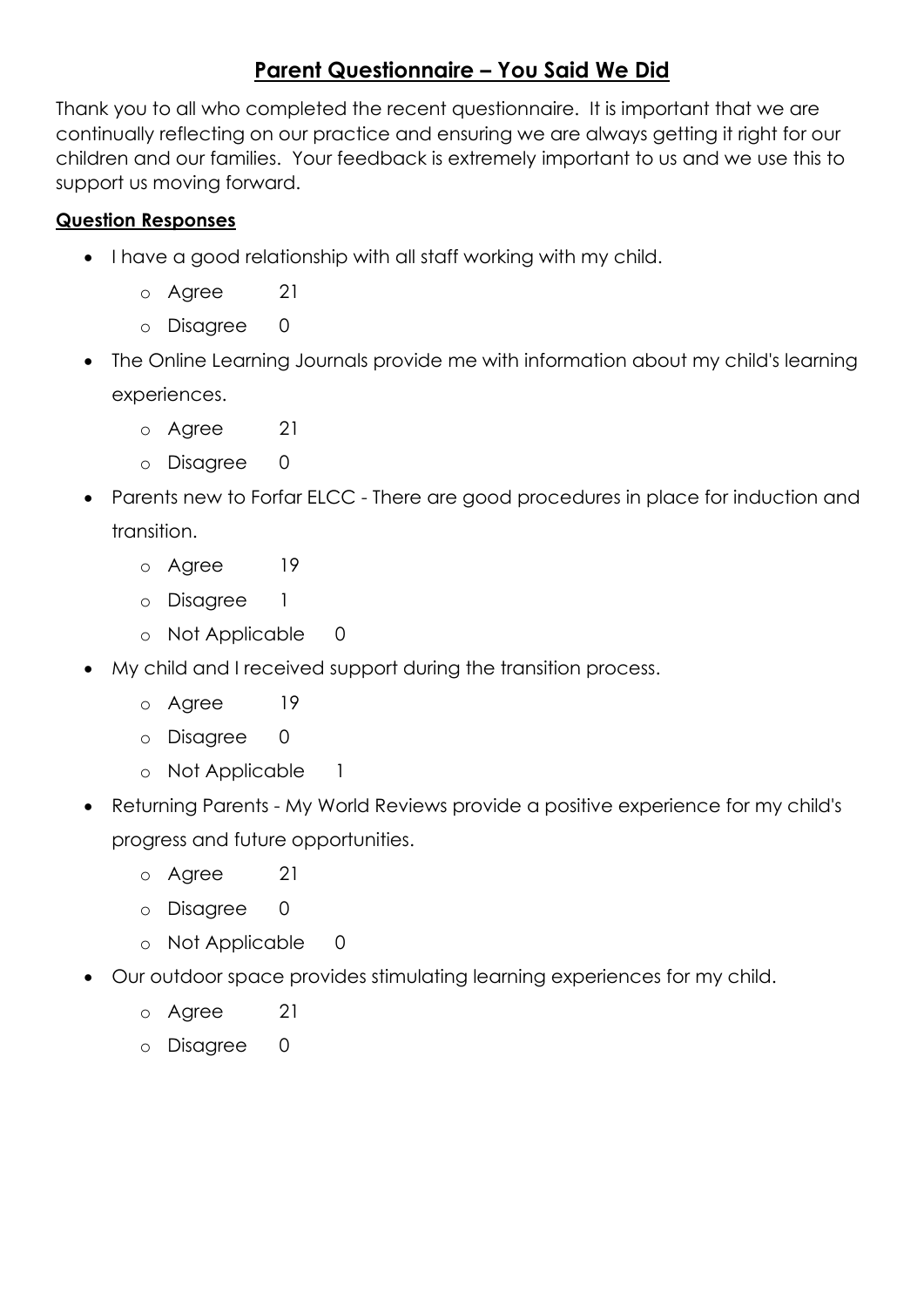## **Other comments/feedback**

Everything has been great!

Forfar ELCC is a great place and my child really enjoys coming. We were looking at a nursery nearer home, just for convenience but because my child enjoys coming to the nursery and we like the setting, we want her to stay here!

Keep up the good work!

My child is really enjoying it and Thank you!

In regards to question 3 - this is down to Covid not the setting. Communication in regards to keyworker leaving wasn't great. My child seems to be happy. I have good days and bad days wondering about my child at nursery but regular updates will help keep me at ease.

Taking my time to get used to the online learning journals. My child has settled in amazingly compared to the last setting. The staff have been great too with my child's medical condition but the staff have dealt with it really well and put my mind at ease.

The nursery is absolutely brilliant! 10/10

Keep up the good work! The kids are happy and that stands out to me.

Everybody is lovely. I'm (mum) feeling a bit more at ease.

A lot better place for my granddaughter!

I'm happy with what you do!

Everything is good!

My son really enjoys outdoors! Everything is Fab!

It's been an amazing experience!

It has all been very good!

From starting everything has been easy with communication. It's comforting to know my daughter is happy. We also know what procedures are in regards to sickness which has been helpful. Love the fact she comes to nursery shouts "Bye Dad" and runs in happy!

All very good. Online journals very good to see!

As my child isn't saying much about nursery so it's good to see the online learning journals. The outdoor space - My child loves it!

## **Management comments/feedback**

We are delighted to have received such positive feedback. We now need to ensure this standard continues. In order to do this, we aim to;

Provide regular training opportunities for all staff

Regular reviews, reflections and evaluations on practice and the service we deliver

Ensure robust induction and transition programmes are in place

Termly newsletters